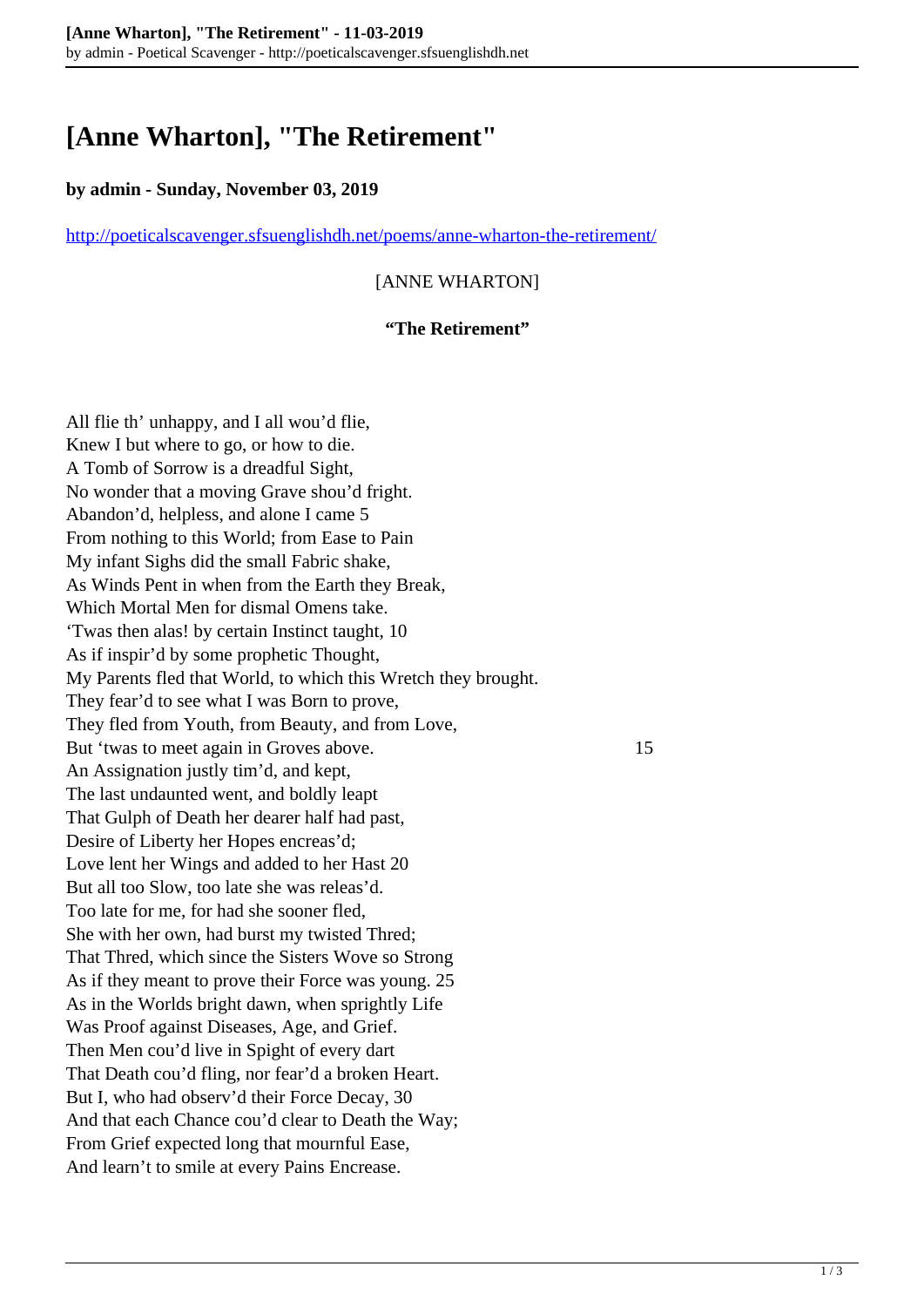But now alas! those Fatal Hopes decay, Inspite of Sorrow I must longer Stay; 35 My Pilgrimage is hard and long the Way. Too long the Way thro' which I still must grieve, Ah! for what Crime am I condemn'd to live? "Else thro' th' Abyss I'd Steer my airy Race, And view the Secrets of the boundless Space. 40 Survey those glittering Particles of Light, That with dissembled Day supply the Night. Thence to the Source of Day direct my wondrous Flight. The Hidden Cause of things unknown discrie, The Strange Vicissitudes of Earth, of Air, and Skye. 45 Why some so prone to change, to some again Such firm, and Stedfast, constant Rules Remain I wou'd go on but that the towring flight, Makes me grow giddy, with the dreadful hight, Yes I wou'd forward, and my Voice I'd raise, 50 Join with the Spheres in my Creator's Praise, In Songs Eternal, and no mortal Lays. As 'tis his Will; but who that will can see Involv'd in such dark Clouds of Mistery." We know not what his will commands us here, 55 Less can we tell our future duty there. Yes, here I'm lost, for none of all the dead, Return to tell what a Soul is when fled. Of what we there will do, we here may boast, But there for ought we know All thought is lost. 60 To live, or Die why should I not submit? Or why delay My death, or hasten it? Since all is guided by his boundless Will, For sure the Soul his Wisdom made, his Pow'r continues Still.

## **NOTES:**

**Author** "The Retirement" first appeared in print (unattributed) in Charles Gildon's *A New Miscellany of Original Poems, On Several Occasions* (1701). However, in her *The Surviving Works on Anne Wharton* (1997), Germaine Greer attributes "The Retirement" to Anne Wharton through an earlier, undated manuscript version of the poem, titled "Thoughts occasioned by her retirement into the Countrey," which Greer uses as her copy-text. The two versions differ substantially in word/spelling variation, but most notably in length, as the MS poem contains 89 lines (25 more than the 1701 text). Greer attributes these textual variations to the "editorial principles" of Gildon, who was known for both pirating and editing other poets' work.

**1** *flie* Fly "To leave;…to pass away" (Johnson).

**4** *fright.* Punctuation added to the end of this line (printer's error).